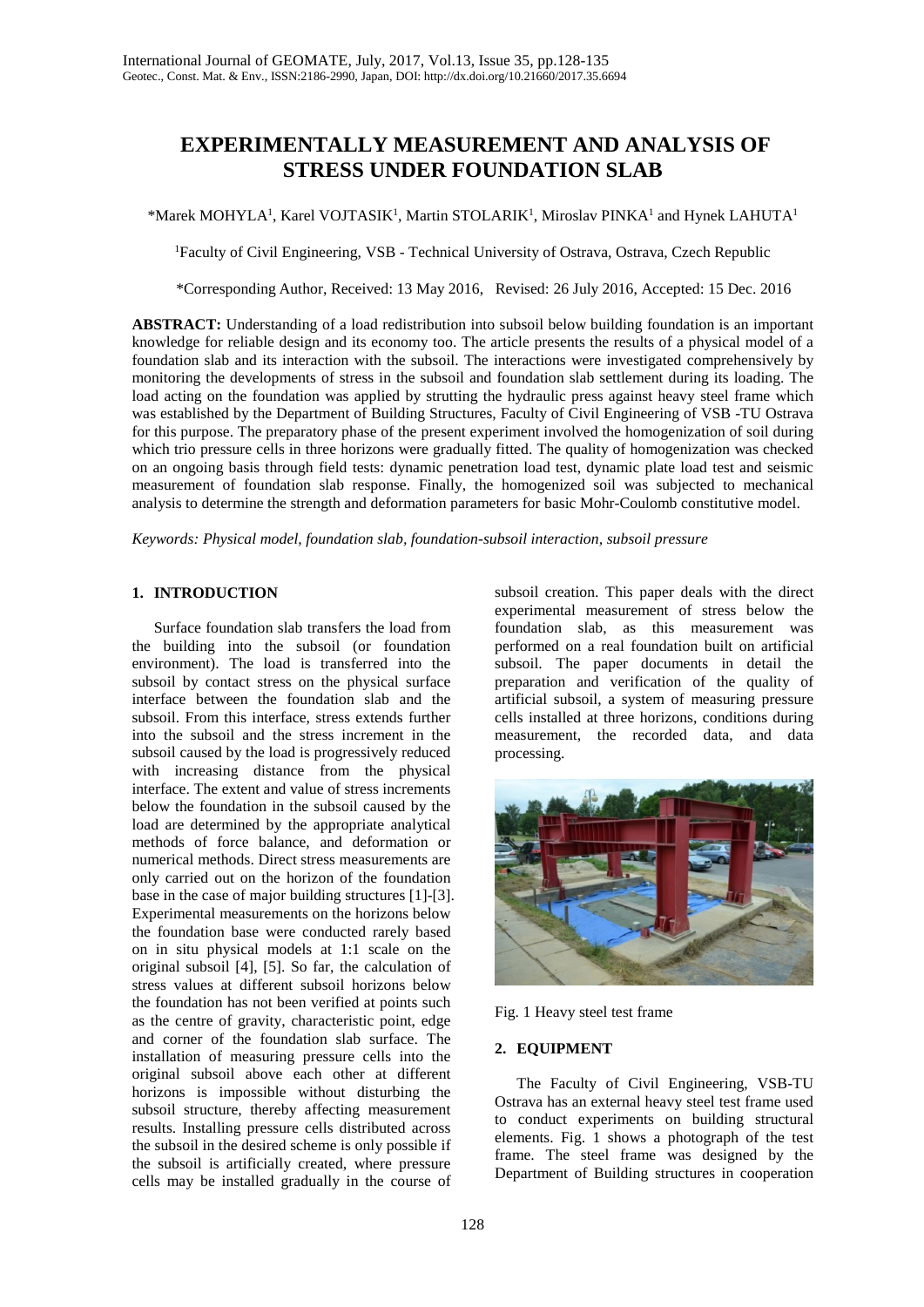with Department of Geotechnics and Underground Engineering. The aboveground part of the test frame is a steel frame assembled from steel I beams.

The underground part consists of two foundation wall strips which are, additionally, anchored by 5m long steel tube micro-piles (89/10mm). Each of the wall strips is anchored into the subsoil by five micro-piles. Three of them are vertical and the two remaining ones are inclined at both ends of the wall strip.

The total bearing capacity of the micro-piles in tensile load is 1MN. A detailed diagram of the test frame structure is shown in Fig. 2.



Fig. 2 Structure scheme of the heavy steel test frame

# **3. PREPARATION OF ARTIFICIAL SUBSOIL**

For the progress of the experiment to be successful, it was desirable that the subsoil influenced by interactions with the experimental model foundation slab showed homogeneous properties (descriptive, stress and strain properties). Partial results of experiments for example [6], [7] and subsequent field tests, however, showed that the subsoil does not show such homogenous properties. The inhomogeneity of subsoil properties was due to the geological profile in the region of interest [8] and the technology used to build the test frame foundations. These foundations are monolithic and have been built in a sloped excavation by depositing concrete into the formwork. Backfill was built using the original soil; however, it has not been compacted to the original state, which had the largest impact on the inhomogeneity of the environment. Fig. 3 shows the heterogeneity of the original soil; the wall of the excavation contains the original subsoil and fills, and the side sections next to the concrete

foundations contain backfill of the sloped excavation from the time the test frame foundations were built.

Based on the identified circumstances, homogenization was performed as follows:

Complete excavation of soil from under the test frame, which was defined by the position of the frame test foundation and the depth of the test frame foundation base (Fig. 1).

Backfill: excavated soil was gradually (in layers with a thickness of up to 15cm) deposited back into space under the test frame. The backfill was performed manually, with the stochastic selection of sampling points from the excavated soil. It was then evenly spread over the entire area under the test frame. The thickness of layers was modified as necessary depending on the desired location horizon of pressure cells.

Compaction: compaction was performed using vibration rammer with compaction force of 12.0kN (Fig. 3). The quality of compacting of each layer was continuously verified by a light dynamic plate (impact modulus of elasticity E<sub>vd</sub> [MPa]). In the case of surface areas with lower parameters, the area was re-compacted and verified.



Fig. 3 Completion of sub-layers by compaction

As a result of the above manner to perform the backfill, it was possible to build a foundation environment with quasihomogeneous layers exhibiting homogeneous properties, especially in the horizontal plane. This led to the creation of an environment with the vertical direction of anisotropy. To ensure a homogeneous isotropic subsoil, the excavated soil (approx. 20m<sup>3</sup>) would have to be homogenized as a one part. Given that complete homogenization would be time consuming and due to the absence of the required technology (machines), homogenization of the foundation subsoil was performed as described above. The layout of the experiment and the method of applying load on the experimental foundation allowed the above method of homogenization to be used.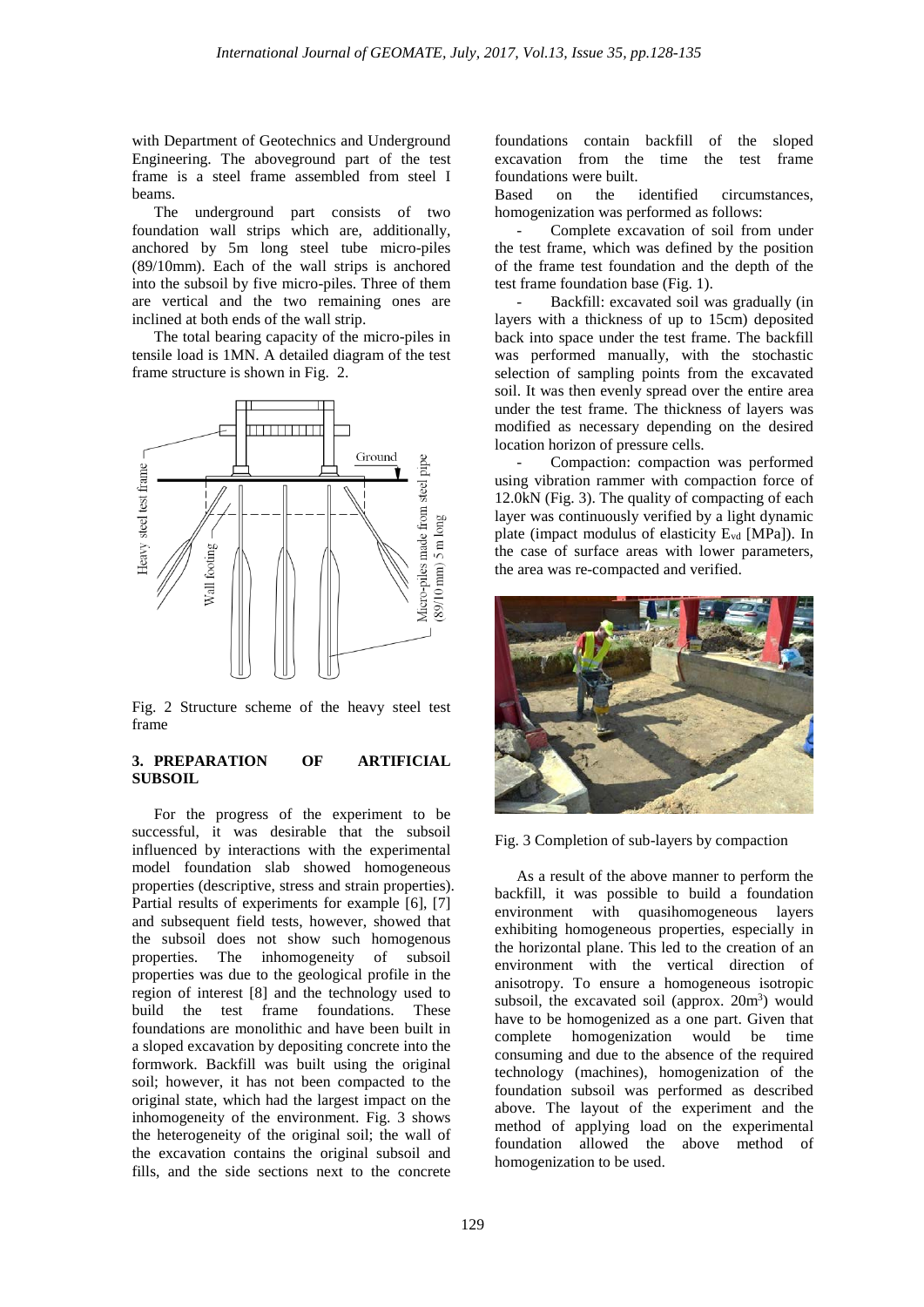#### **3.1 Installation of pressure cells**

As part of the backfill of the homogenized subsoil, pressure cells (Geokon, Model 4800 and 4810) were continuously fitted, successively in two depth horizons (-0.800m, -0.350m) below the future foundation base and in the foundation base (0.000m). The cells were fitted at three locations in each of the horizons: the centre, the centre of the edge and corner of the experimental foundation slab. The cells in the centre of the edge and corner of the foundation slab were placed 5cm from the edge of the foundation slab, i.e. 0.835m from the centre of the slab. A total of 9 pressure cells in three horizons and three vertical axes were fitted (fig. 4). The placement of the pressure cells in various depth horizons was derived by comparing the nominal bearing capacity of the pressure cells used (2x170kPa, 6x350kPa, 1x700kPa) and the expected developments of stresses in the subsoil beneath the loaded experimental foundation according to the theory of elastic half-space defined by Boussinesq.



Fig. 4 Layout of pressure cells

The thickness of backfill layers was modified as necessary always to have the pressure cells placed in an additional groove with a depth of about 100mm in the freshly compacted layer. The bottom of the groove was levelled off with a steel scraper, filling up with soil was not accepted due to the potential creation of a local site with a different degree of compaction. Although the risk of a possible occurrence of stone or boulder was eliminated during homogenization, the site where the pressure cell was placed was subjected to a subjective penetration check by a thin steel needle to a depth of about 5cm at 9 locations. The

fitted pressure cell was gradually covered by homogenized soil and continuously compacted up to the level of the surface of the currently compacted layer. When compacting the backfill of the cell, the emphasis was placed on keeping a consistent degree of compaction with the surrounding environment. Backfill with sand was excluded due to the different strain parameters compared with the original soil. This could negatively affect the registered stress in the pressure cell. The foundation base was fitted with cells (fat-back pressure cell, type 4810) intended for contact with the soil and the slab. The side of the cell touching the slab is reinforced with a steel plate due to specific developments in the stress on the interface between the soil and the slab. The method of mounting pressure cells was adapted to the layout conditions under the foundation of the present experiment, while respecting the recommendations made by the pressure cell manufacturer.

Pressure cells intended for the monitoring of the stress in the soil environment record stress, which is calculated as the sum of total stress  $(\sigma)$ and atmospheric pressure (P). Effective stress  $(σ')$ can be calculated using the following Terzaghi's Eq. (1), provided that the place where the pressure cell is located is fitted with a piezometer for monitoring pore pressures (u), and total stress  $(\sigma)$ is free from the influence of atmospheric pressure:

$$
\sigma' = \sigma - u \tag{1}
$$

The measured values are affected by numerous factors distorting the results, some of which can be corrected (from a temperature of the atmospheric pressure). One of the factors which, however, cannot be affected, is the ratio of strain parameters (stiffness) of the pressure cell and the surrounding soil environment, which should ideally be identical. The pressure cell with higher stiffness as compared to the soil environment registers higher values of stress which do not correspond to the geostatic stress including any incremental stress due to the load. Moreover, the situation is complicated by the different stiffness of the pressure cell itself, which has a substantially higher circumferential stiffness than surface stiffness. Generally, there is a direct correlation between the thickness of the pressure cell and the degree to which pressure is affected due to the different ratios of elastic modulus of the pressure cell and the environment. The thinner the pressure cell, the less the measurement is affected by error due to differences in strain parameters of the cell and the environment.

The technology used to fit the pressure cells into the soil environment also affects the measurement significantly. The environment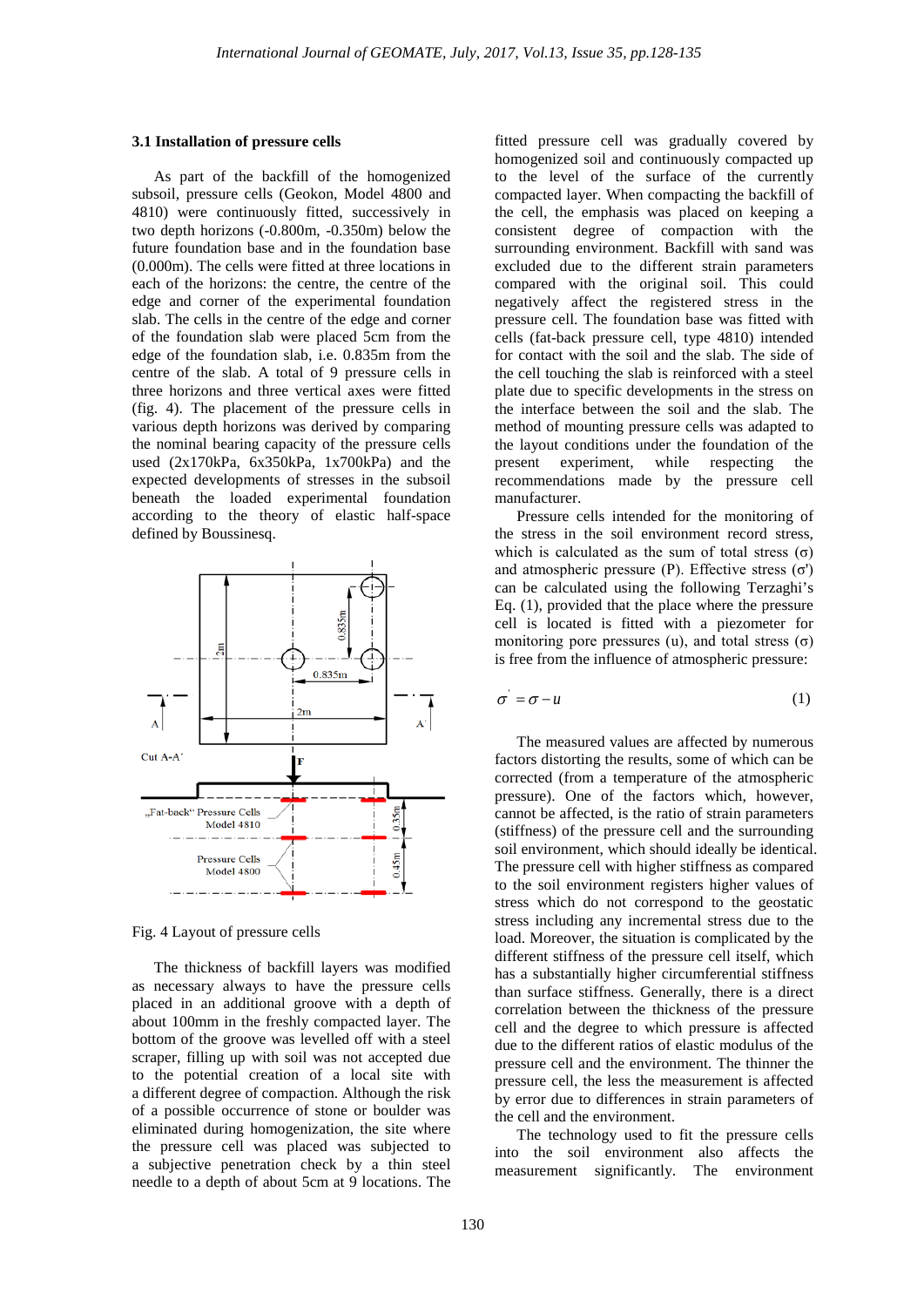around the pressure cells must be homogeneous and evenly compacted. Pressure readings on cells may show lower stress values than in the case where the soil environment near the cell is less compacted. The cell does not register all stresses due to the non-compacted soil, which becomes consolidated during loading. Therefore, stress is transferred to the vicinity of the cell and the stress tensor above the pressure cell takes the form of an arch. Conversely, if the immediate vicinity around the cell is compacted more than the surrounding environment, this leads to stress becoming concentrated in this region; consequently, the cell registers a higher stress which does not correspond to geostatic stress including any incremental stress due to the load.

## **3.2 Quality control concerning the execution of finished subsoil**

As part of the preparatory work before and during the subsoil finishing, field tests were conducted which were used to optimize and control the work [9]. Measurements carried out during and after homogenization were compared with the reference measurement conducted prior to homogenization. The following in-situ tests were used:

- dynamic penetration load test,
- dynamic plate load test,
- seismic measurement of foundation slab response.

The aim of the dynamic penetration load tests was to determine the resistance of the soil before and after in-situ homogenization to cone penetration. The cone was driven in using "constant force" applied by a ram with a known weight (Q=10kg) and a constant drop height (h=0.5m). The penetration resistance was then defined as the number of strokes needed to drive the cone down by the required depth and converted to dynamic resistance q<sub>dyn</sub> [MPa] according to the recommendations of ISSMFE Eq. (2). The calculation also includes the following parameters q [kg] – weight of compound rod, anvil and the tip for the appropriate depth, A  $[m^2]$  – transverse cross-section of the tip and s  $[m]$  – driving the tip with one stroke, which was determined as the proportion of prescribed depth for driving the cone (for the Czech Republic equivalent to N10=0.1m) and the number of strokes needed to drive the rod down by this depth.

$$
q_{\text{dyn}} = (2 \cdot Q \cdot h) / ((Q + q) \cdot A \cdot s) \tag{2}
$$

Dynamic penetration load test was carried out in four selected locations before and after homogenization. The results are shown in Fig. 5. The results show that soil resistance to penetration

of the penetration probe tip was very low; however, after homogenization the results are more consistent. The test was carried out always in a depth where undisrupted original subsoil with homogeneous properties was detected. To obtain more objective results, it would be necessary to generate more penetration tests because of generally greater sensitivity of the actual test to local heterogeneity of the environment.



Fig. 5 Results of dynamic penetration load test

Dynamic plate load test generally belong to non-destructive forms of testing. The surface of the test environment was loaded with impact pulse in the form of approximately half of a sinusoid, which was caused by a weight falling on a circular plate with a diameter of 0.3m. The fall of the ram on the circular load plate through a damping system caused a deflection of the surface of the environment being measured.



Fig. 6 Results of light dynamic plate

The evaluation of the deflections allowed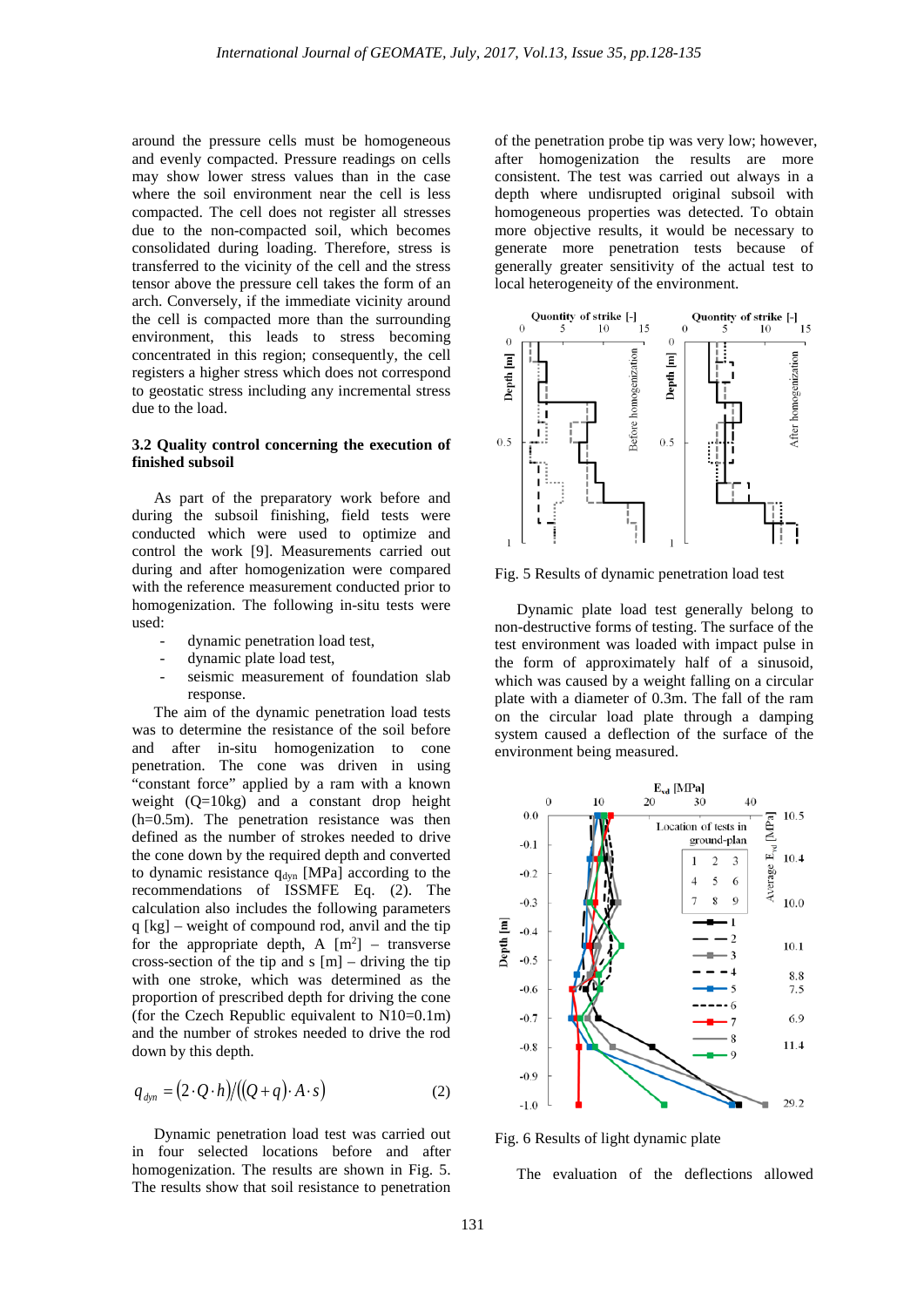physical and mechanical properties of the environment (impact deformation modulus Evd [MPa]) to be obtained.

During the homogenization, this test was used to determine the quality of compaction of each layer. In the horizon -1.00m to -0.60m, a test was conducted in five locations; in the horizon -0.60m to the foundation layer (0.00m) the test was conducted more frequently (in 9 locations). Fig. 6 graphically summarizes the results, which evidently show that the gradual backfilling and its compaction leads to an increased consistency of properties as well as to an increase in the average value of the deformation impact modulus Evd.

To verify the homogenization of the subsoil and the quality of compaction after soil change, seismic measurement of dynamic response of the foundation slab was also used. For mutual comparison, one experiment was conducted on the concrete slab before the subsoil change, and the same experiment was then also repeated on the slab after the change. The method selected for the processing of measurement results was the creation of wave fields across the surface of the slab. Similar evaluations were presented in the papers [10]. The source of the dynamic stress, the calibrated strike, was placed at a distance of 1meter from the slab. Based on the measured values of the maximum oscillation amplitude on sensors S1 to S6, wave fields over the surface of the concrete slab were created for three measurement directions, i.e. vertical, horizontal radial and horizontal transversal directions. Wave field were created using Voxler3 and the inverse distance method (IDW). Due to changes of deformation properties of soil during homogenization that affected the propagation of vibrations through the environment and their transfer to the slab, it was necessary to establish a relative percentage assessment which will respect to a greater extent the trend of propagation of vibration in the concrete slab.



Fig. 7 Wave field for horizontal transversal direction - before homogenization



Fig. 8 Wave field for horizontal transversal direction - after homogenization

Examples of results are presented in Figs. 7 and 8, showing wave field before and after homogenization for horizontal transversal direction.

The aim of the in-situ tests was mainly to ensure quality monitoring of soil treatment (homogenization). Due to the selected form of homogenization, which helped to achieve a subsoil with a vertical axis of anisotropy, this involved qualitative evaluation of properties in the horizontal direction. These tests did not concern the achievement of the defined values. Direct methods of compaction quality control, e.g. according to proctor the combination of Proctor compaction test and membrane densitometer could not be employed due to time intensity and layout complexity.

#### **4. DESCRIPTION OF THE EXPERIMENT**

The design of experimental slab was developed by the Department of Building Structures and was based on the results of existing experiments [11], [12], [13] and the layout constraints of the test frame structure. Larger sizes of the experimental basis would lead to the interaction between the foundation and the subsoil being affected by the existing test frame foundations. A model foundation slab was made of plain concrete of 2x2m and a thickness of 0.2m. The class of the concrete according to the compressive strength was C35/45. During slab casting, three samples were made for later analysis of strain parameters (table 1).

| Table 1 Foundation slab properties |  |  |
|------------------------------------|--|--|
|------------------------------------|--|--|

| f <sub>ck,cyl</sub><br>$[N/mm^2]$ | f <sub>ck.cube</sub><br>$[N/mm^2]$ | Young's modulus [GPa] |      |    |  |
|-----------------------------------|------------------------------------|-----------------------|------|----|--|
| 35                                |                                    | 29                    | 30.5 | 28 |  |

The load was applied to the foundation slab by means of a hydraulic press leaning against the test frame structure. Loading took place in several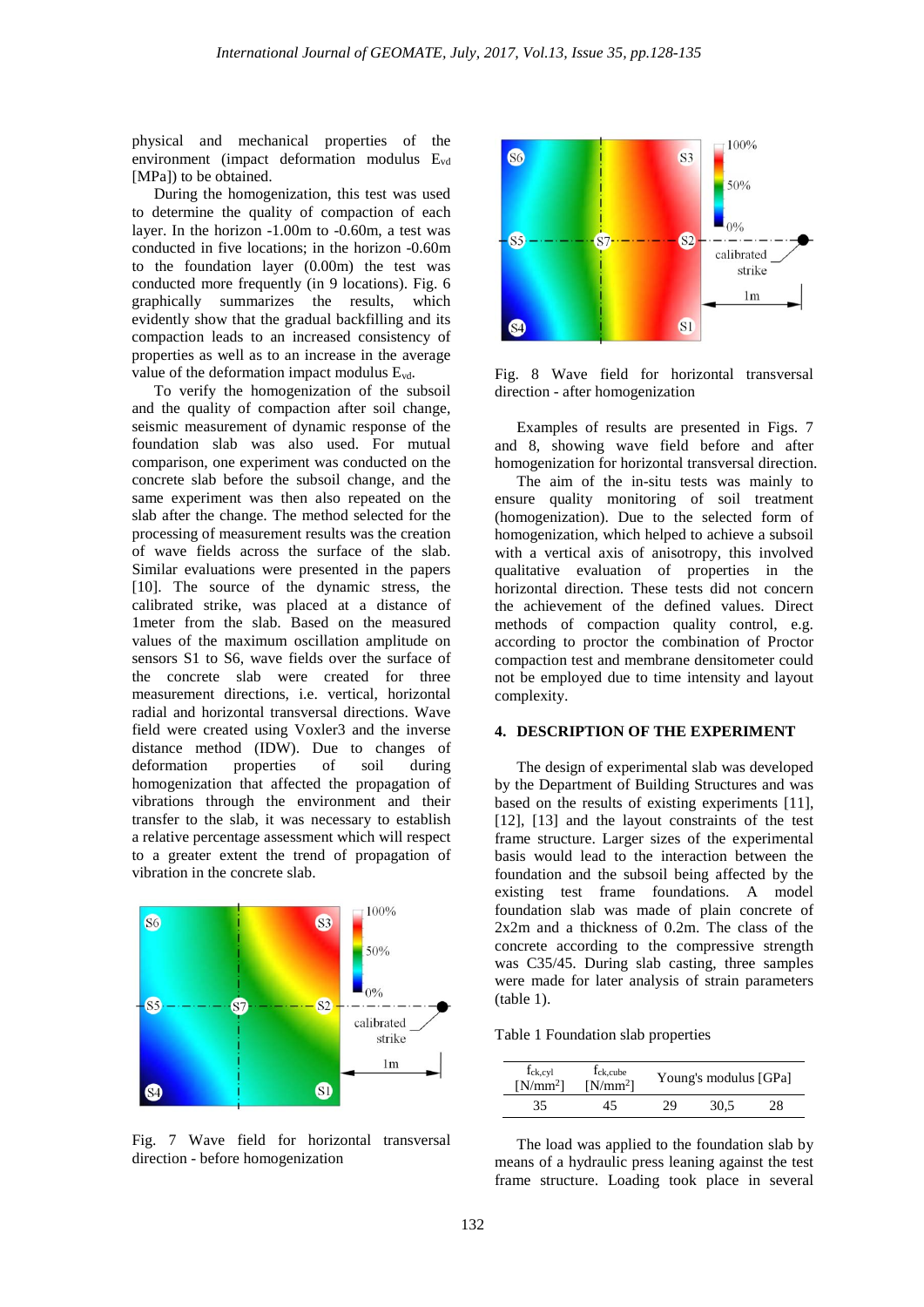steps, each taken every 0.5hours. Each loading step was about 80kN, with a total of 7 steps taken, i.e. the slab was subjected to a theoretical maximum load of about 600kNm. These load values could not be achieved with total precision due to gross dosing of the press used. The real values of the load in individual steps and are summarized in Table 2. Each loading step involved the following steps:

- the increase in load ΔF=80kN (the load increment was achieved in about 1 minute),

stress readings on pressure cells made immediately after loading (about 3 minutes),

- stress readings on pressure cells made before terminating the loading step (about 3 minutes),

the increase in load in the next step.

The experimental foundation was loaded by the proposed scheme regardless of any defects occurring during loading. Continuously with measuring, temperatures were recorded on individual pressure cells, including atmospheric pressure, which was later used to calibrate the measured data. Also, settlement of the foundation slab was recorded using electronic linear path sensors. Pore pressures were not recorded.

Hydraulic equipment used by the implementation team during the experiment did not allow keeping constant pressure during one loading step. As a result of the above, the pressure in the hydraulic load decreased depending on the subsoil being strained. Therefore, the experimental slab was not subjected to loading by constant force within one loading step.

Table 2 Load steps of experimental slab

| Step         |    |  |                     |  |     |
|--------------|----|--|---------------------|--|-----|
| Load<br>[kN] | 82 |  | 166 244 310 385 471 |  | 616 |

During the period from subsoil homogenization until the actual experiment, the test frame was covered with a tent which prevented potential saturation of the subsoil as a result of precipitation. The groundwater level during the experiment was also not encountered; it can be thus assumed that the environment was not 100% saturated. The load test on the described experiment was performed around 4 months after the subsoil homogenization. During this period, dissipation of potential local pore pressures occurred and humidity anisotropy with defining vertical axis was created.

#### **5. DISCUSSION**

The course of the interaction between the foundation slab and the subsoil is primarily affected by the dimensions of the foundation and

the ratio of strain parameters of the foundation and the subsoil. The experimental foundation slab which, at this stage of research, was not reinforced had the character of a pliable foundation, where uneven settlement can be expected. As a consequence of low stiffness of the foundation slab, loading was accompanied by uneven settlement and uplift of the corners above the ground, and a gradual reduction in the contact area between the foundation and the subsoil. Due to the low tensile strength of concrete (approximately 10x less than the compressive strength), very soon (in the third step) the first tensile cracks emerged, developing from the foundation base (at a load of approximately 250kN). During the subsequent loading step, the cracks spread over the entire height of the foundation slab, resulting in a significant reduction of the contact area between the foundation and the subsoil. The load of the slab redistributed to a smaller area then resulted in a significant increase in stress in this reduced contact area between the foundation and the subsoil.

The following figures show the results of monitoring total vertical pressure on cells located in the subsoil under the experimental foundation slab according to Fig. 4. The pressure distribution diagrams are already free from the influence of atmospheric pressure, temperature and stress due to the weight of the overlying strata, i.e. they are total incremental stresses developed in the subsoil only due to load. The results are systematically divided into diagrams according to the depth location of the pressure cells and their horizontal position about the foundation slab.

Fig. 9 (z=0.00m) summarizes the progress in stress acting on the three cells located in the foundation base. The solid line characterizes stress below the middle, where a significant increase in stress during the third loading step is evident (1.5hours). The cell located under the corner simultaneously stopped recording stress due to the uplift of the corners of the experimental slab described above.



Fig. 9 Total pressures in foundation base during loading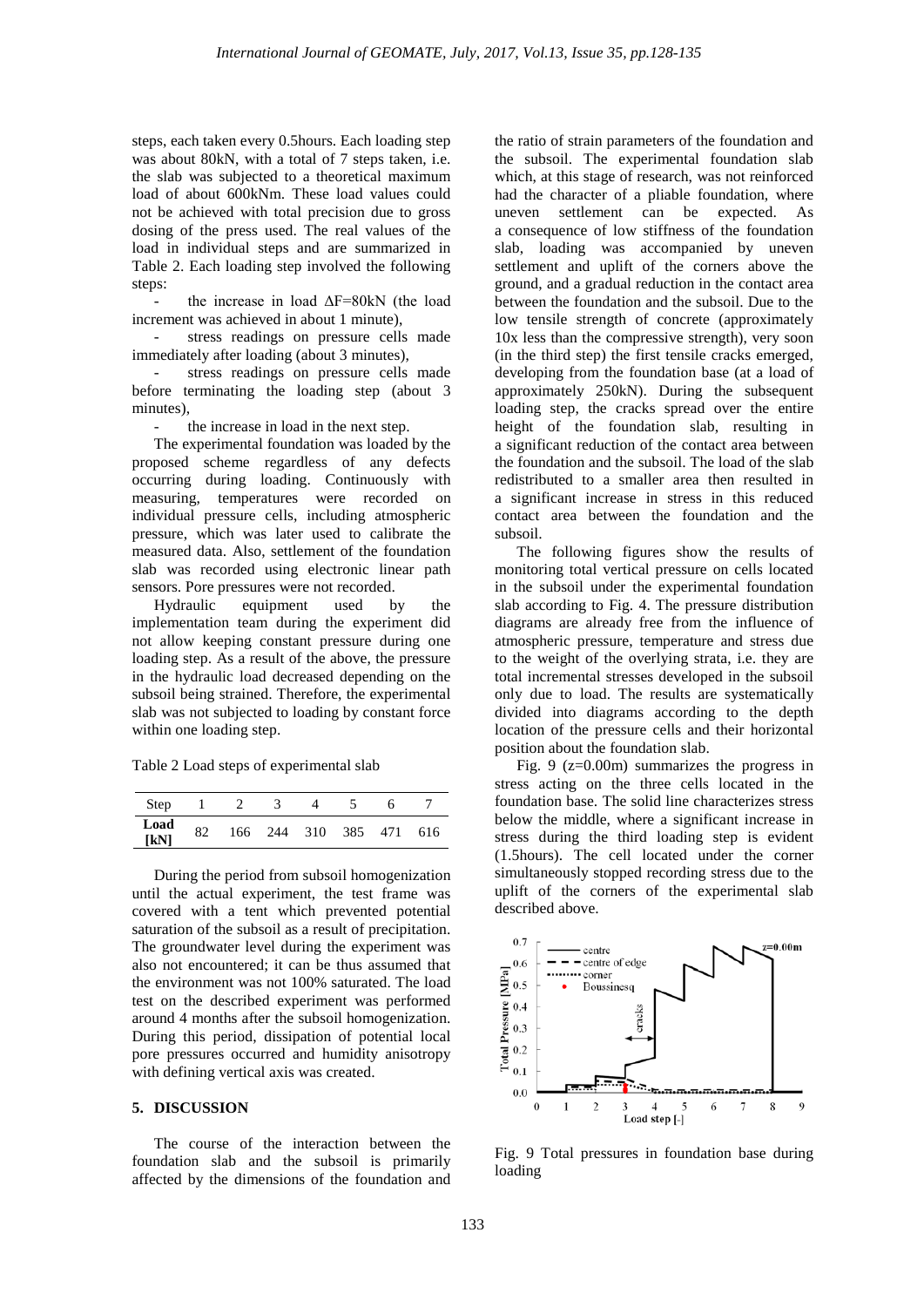

Fig. 10 Total pressures in horizon -0.35 during loading



Fig. 11 Total pressures in horizon -0.80 during loading

Figs. 10 and 11 presents the results of the trio cells located at a depth of 0.35m and 0.80m, respectively. Here, the qualitative development of stress is similar, differing only in absolute pressure values. Even at these depths, a sharp rise in stress is evident, due to the reduction of the foundation base.

The red dot in diagrams presents the stress for loading step before the rupture of the foundation slab, determined based on the theory of elastic half-space (Boussinesq).

## **6. CONCLUSION**

The paper aimed to present the results of a physical model, including preparatory work involving the preparation of subsoil (homogenization) and mounting pressure cells to monitor total stress. In particular, stress redistribution in the subsoil below the loaded experimental foundation slab was monitored. During these activities, several facts have been confirmed, which should be summarized in the conclusion.

The importance of the correct positioning of the pressure cell in the soil environment proved to be crucial. It is essential that material and state homogeneity of the immediate environment around the cell is observed when the pressure cells

are being fitted. Failure to observe this will significantly affect the monitoring of total stress in the subsoil. The ratio of strain parameters of pressure cells and subsoil also has a significant influence. Generally, the stiffer the cell compared to the soil environment, the higher total stress it reads. The above information must be observed when fitting pressure cells as well as when interpreting the readings.

The readings of incremental pressures in the selected loading step were evaluated and compared with the readings based on the elastic half-space theory (Boussinesq). The above comparison was performed using the loading step before the disruption of the experimental foundation slab. After the disruption of the experimental basis, the contact area at the foundation base was reduced, which greatly affected the interaction between the foundation slab and the subsoil. It should be borne in mind that the theory does not allow taking account of the stiffness of the foundation slab, which significantly affects the settlement and the redistribution of stress in the subsoil. The comparison must, therefore, be considered as indicative.

In the course of the experiment, there were a few questions that will need to be answered during further research in this area. The physical model will be extended to include the possible influence of groundwater level with a possible modification of its depth. For these purposes, it will be necessary to increase the permeability of the subsoil. To increase the permeability by e.g. mixing the original soil with sand, it would be necessary to add an amount of sand larger than the volume of the original soil, which would inter alia, increase the strain parameters of the subsoil. This is not desirable due to changes in relative stiffness in the foundation–subsoil system. The effort to increase the settlement of the experimental foundation as a result of a load applied to it could, therefore, lead to the bearing capacity of the test frame being exceeded. Another problem involves the fact that controlled saturation of the subsoil is time-consuming and that it is affected by capillary elevation, which is problematic. One possible solution to that situation is to create a sandwich of layers of the original soil (approx. 0.20m thick) and a drainage layer (approx. 0.05m thick). Any internal erosion of the original soil is prevented by inserting a non-woven geotextile beneath the drainage layer. Such a layer structure would allow changing the groundwater level in 0.25m increments in a relatively short period thanks to a significantly shortened drainage path, while preserving the strain parameters of the original subsoil.